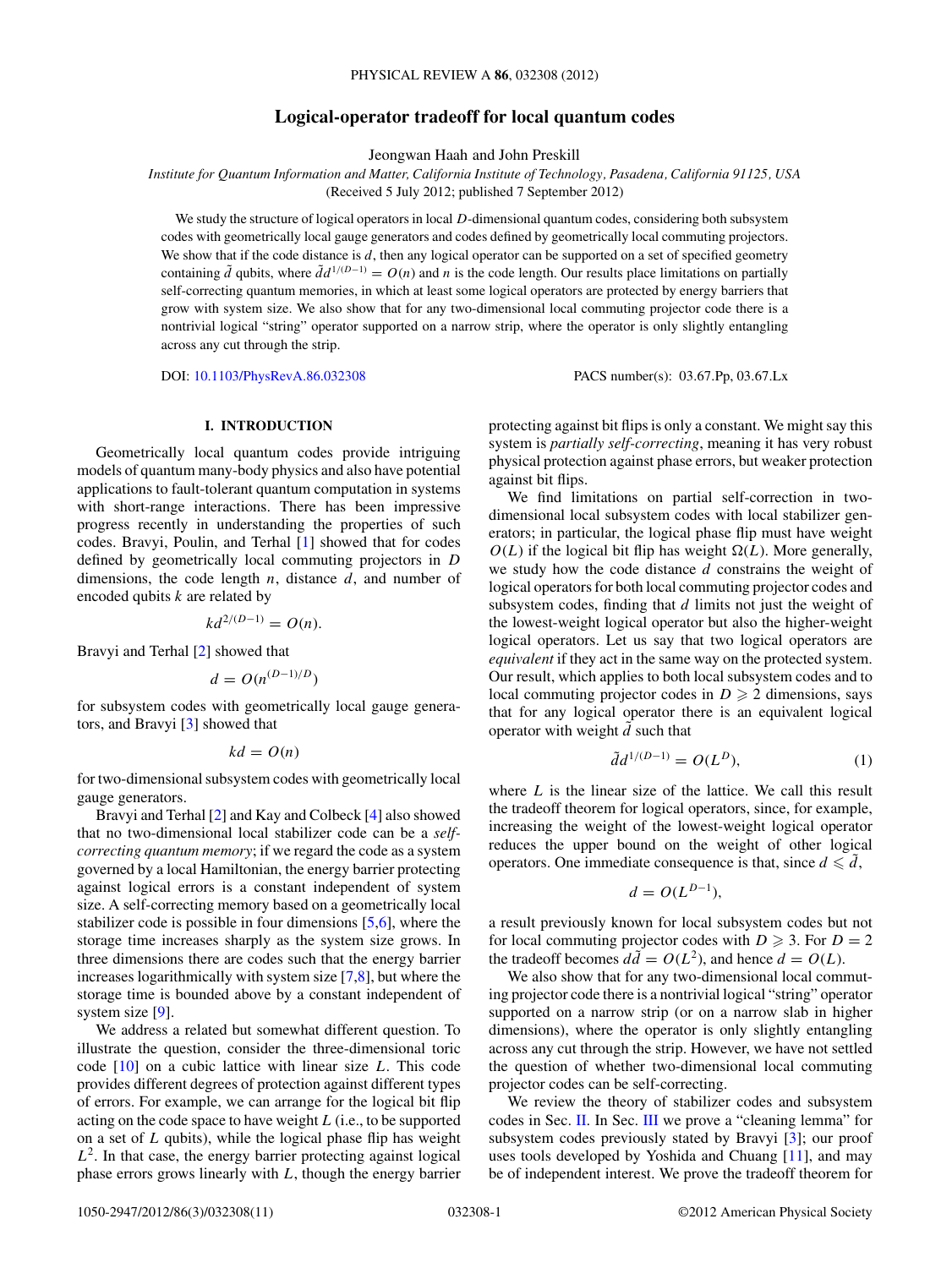<span id="page-1-0"></span>local subsystem codes in Sec. [IV](#page-3-0) and for local commuting projector codes in Sec. [V.](#page-4-0) In Sec. [VI](#page-6-0) we show that any twodimensional commuting projector code admits a nontrivial logical string operator supported on a narrow strip. In Sec. [VII](#page-7-0) we explain why partial self-correction is impossible for twodimensional local stabilizer codes with distance  $d = \Omega(L)$ . In Sec. [VIII](#page-8-0) we show that the logical string operator in a twodimensional local commuting projector code can be chosen to be slightly entangling across any cut through the string. Section [IX](#page-9-0) contains our conclusions.

# **II. BACKGROUND: STABILIZER AND SUBSYSTEM CODES**

A *stabilizer code* [\[12,13\]](#page-10-0) embeds *k* protected qubits in the Hilbert space of *n* physical qubits. The code has a stabilizer group *S*, an Abelian subgroup with *n* − *k* independent generators of the *n*-qubit Pauli group *P* and the code is the simultaneous eigenspace with eigenvalue 1 of all elements of *S*.

It is convenient to Abelianize *P* by ignoring the phase in the product of two Pauli operators, thus obtaining a 2*n*dimensional vector space over the binary field, which we also denote by *P*. The vector space *P* is equipped with a symplectic form, such that two vectors are orthogonal if and only if the corresponding Pauli operators commute. If *G* is a subgroup of *P*, we use the symbol *G* to denote both the subgroup and the corresponding subspace of *P*.

Viewed as a vector space, *S* is  $(n - k)$ -dimensional. We denote by  $S^{\perp}$  the vector space orthogonal to *S*, which has dimension  $2n - (n - k) = n + k$ . It can be decomposed as a direct sum of *S* and a 2*k*-dimensional vector space corresponding to the logical Pauli group, which acts nontrivially on the *k* protected qubits. We define the weight of a Pauli operator as the number of qubits on which the operator acts nontrivially, and the distance *d* of the stabilizer code is the minimum weight of a nontrivial logical operator (one contained in  $S^{\perp}$  but not in *S*).

A *subsystem code* [\[14,15\]](#page-10-0) can be viewed as a stabilizer code with  $k + g$  encoded qubits, but where only k of these qubits are used to store protected quantum information. The stabilizer group *S* together with Pauli operators acting on the *g* unused qubits generate the code's *gauge group G*. Equivalently, we may say that the subsystem code is defined by its gauge group *G* ≤ *P* and that the code's stabilizer group  $S = G \cap G^{\perp}$  is the subgroup of *G* that commutes with all elements of *G*.

Logical operations in the subsystem code preserve the  $2<sup>k</sup>$ -dimensional Hilbert space spanned by the  $k$  protected qubits. We distinguish between *bare* logical operators, which act trivially on the gauge qubits, and *dressed* logical operators, which may act nontrivially on the gauge qubits as well as the protected qubits. Thus, nontrivial bare logical operators are in  $G^{\perp}$  but not in *G*, while nontrivial dressed logical operators are in  $S^{\perp}$  but not in *G*. The code distance *d* is the minimum weight of a nontrivial dressed logical operator.

A bare logical operator  $x \in G^{\perp}$  acts trivially on the protected qubits as well as the gauge qubits if and only if *x* ∈ *G*<sup>⊥</sup> ∩ *G* = *S*; hence, we may regard  $G^{\perp}/S$  as the group of bare logical operators. A dressed logical operator  $x \in S^{\perp}$ acts trivially on the protected qubits (but perhaps nontrivially

on the gauge qubits) if and only if  $x \in G$ ; hence, we may regard  $S^{\perp}/G$  as the group of dressed logical operators, where we regard two dressed logical operators as equivalent if they act the same way on the protected qubits. We denote by [*G*] the dimension of the vector space *G* (the number of independent generators of the corresponding group); by counting the number of independent bare logical operators, we find that the number  $k$  of protected qubits satisfies

$$
2k = [G^{\perp}/S] = [G^{\perp}] - [S]
$$
  
= [P] - [G] - [S] = 2n - [G] - [S].

Similarly, by counting the number of independent dressed logical operators, we find

$$
2k = [S^{\perp}/G] = [S^{\perp}] - [G]
$$
  
= [P] - [S] - [G] = 2n - [S] - [G].

A stabilizer code is the special case of a subsystem code in which  $G = S$ , and in that case,  $k = n - [S]$ .

We also consider stabilizer codes and subsystem codes of the Calderbank-Shor-Steane (CSS) type  $[16,17]$ , where each generator of the gauge group, and each logical operator, may be chosen to be either of the *X* type or the *Z* type. We use  $P^X$  $(P^Z)$  to denote the group of *X*-type (*Z*-type) Pauli operators,  $G^X$  ( $G^Z$ ) to denote the *X*-type (*Z*-type) gauge group, and  $S^X$  ( $S^Z$ ) to denote the *X*-type (*Z*-type) stabilizer group. We use  $(G^X)^{\perp}$  to denote the subgroup of  $P^Z$  that commutes with *GX*, etc. Then the group of bare *Z*-type logical operators is  $(G^X)^{\perp}/S^Z$  and the group of bare *X*-type logical operators is  $(G^Z)^{\perp}/S^X$ . Therefore, the number *k* of protected qubits is

$$
k = [(GX)\perp/SZ] = n - [GX] - [SZ],
$$
  
\n
$$
k = [(GZ)\perp/SX] = n - [GZ] - [SX].
$$

We wish to study stabilizer codes in which the stabilizer generators are geometrically local and subsystem codes in which the gauge generators are geometrically local. To be concrete, we may imagine that the qubits reside at the vertices of a *D*-dimensional hypercubic lattice (with either open or periodic boundary conditions), and that each generator acts nontrivially only inside a hypercube (containing  $w<sup>D</sup>$  vertices) with linear size *w*. In fact, our results can be easily extended to codes with geometrically local generators defined on any graph embedded in *D*-dimensional space. Note that for a subsystem code the stabilizer generators might be nonlocal even if the gauge generators are local. Some of our results also apply to a larger class of local codes that includes local stabilizer codes. For this class, which we call *local commuting projector codes*, the code space is the simultaneous eigenspace with eigenvalue one of a set of mutually commuting geometrically local projection operators, where the projectors do not necessarily project onto eigenspaces of Pauli operators. A local stabilizer code, but not a local subsystem code, is a special case of a local commuting projector code.

#### **III. CLEANING LEMMA FOR SUBSYSTEM CODES**

The cleaning lemma for subsystem codes relates the number of independent bare logical operators supported on a set of qubits *M* to the number of independent dressed logical operators supported on the complementary set *M<sup>c</sup>*. The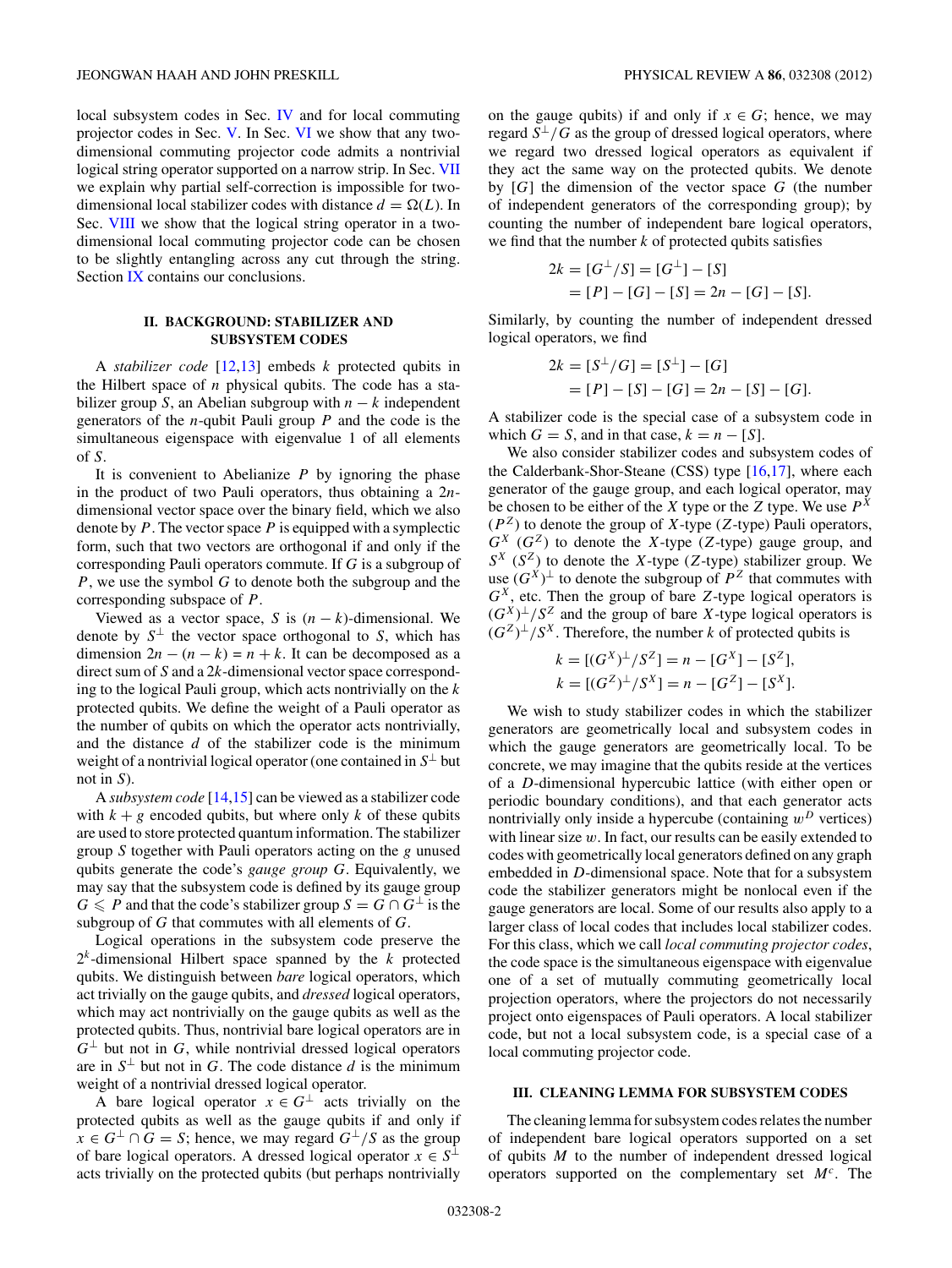concept of the cleaning lemma was introduced in [\[2\]](#page-10-0), then generalized in  $[11]$  and  $[3]$ . Here we use ideas from  $[11]$  to prove a version stated in [\[3\]](#page-10-0) (see also [\[18\]](#page-10-0)). As in the Sec. [II,](#page-1-0) we regard a subgroup of the Pauli group as a vector space, allowing us to obtain the cleaning lemma from straightforward dimension counting.

We use *PA* to denote the subgroup of the Pauli group *P* supported on a set *A* of qubits; likewise for any subgroup *G* of the Pauli group  $G_A = G \cap P_A$ , is the subgroup of *G* supported on *A*. We denote by  $\Pi_A$ :  $P \to P_A$  the restriction map that maps a Pauli operator to its restriction supported on the set *A*, and we use |*A*| to denote the number of qubits contained in *A*; thus,  $[P_A] = 2|A|$ .

If we divide *n* qubits into two complementary sets *A* and *B*, then a subgroup *G* of *P* can be decomposed into  $G_A$ ,  $G_B$ , and a "remainder," as follows.

*Lemma 1: Decomposition of Pauli subgroups.* Suppose that *A* and *B* are complementary sets of qubits. Then for any subgroup *G* of the Pauli group,

$$
G=G_A\oplus G_B\oplus G'
$$

for some *G* , where

$$
[(G^{\perp})_A] = 2|A| - [G_A] - [G'],
$$
  

$$
[(G^{\perp})_B] = 2|B| - [G_B] - [G'].
$$

*Proof.* If *V* is a vector space and *W* is a subspace of *V* , then there is a vector space *V'* such that  $V = W \oplus V'$ ; we may choose  $V'$  to be the span of the basis vectors that extend a basis for *W* to a basis for *V*. Since  $G_A$  and  $G_B$  are disjoint, that is,  $G_A \cap G_B = \{0\}$ ,  $G_A \oplus G_B$  is a subspace of *G*, and thus there exists an auxiliary vector space  $G' \le G$  such that

$$
G=G_A\oplus G_B\oplus G'.
$$

The choice of  $G'$  is not canonical, but we need only its existence. Since the restriction map  $\Pi_A$  obviously annihilates  $G_B$ , we may regard it as a map from  $G_A \oplus G'$  onto  $\Pi_A G$ . In fact this map is injective. Note that if  $\Pi_A x = 0$  for some  $x \in G_A \oplus G'$ , then since  $P = P_A \oplus P_B$  it must be that  $x \in G_B$ . However, because the sum is direct, that is,  $G_B \cap (G_A \oplus G') = \{0\}$ , it follows that  $x = 0$ , which proves injectivity. Hence,  $\Pi_A : G_A \oplus G' \to \Pi_A G$  is an isomorphism. Now we may calculate  $(G^{\perp})_A$  by solving a system of linear equations. Noting that  $x \in P_A$  is contained in  $G^{\perp}$ if and only if *x* commutes with the restriction to *A* of each element of *G*, we see that the number of independent linear constraints is  $[\Pi_A G] = [G_A] + [G']$ ; hence,  $[(G^{\perp})_A] =$  $[P_A] - [G_A] - [G'] = 2|A| - [G_A] - [G']$ . Likewise,  $\Pi_B$ :  $G_B \oplus G' \rightarrow \Pi_B G$  is also an isomorphism, and hence  $[(G^{\perp})_B] = [P_B] - [G_B] - [G'] = 2|B| - [G_B] - [G'].$  ■

Now we are ready to state and prove the cleaning lemma. For a subsystem code, let  $g_{\text{bare}}(M)$  be the number of independent nontrivial bare logical operators supported on *M*, and let  $g(M)$  be the number of independent nontrivial dressed logical operators supported on *M*, that is,

$$
g_{\text{bare}}(M) = [G^{\perp} \cap P_M / S_M] = [(G^{\perp})_M / S_M],
$$
  
 
$$
g(M) = [S^{\perp} \cap P_M / G_M] = [(S^{\perp})_M / G_M].
$$

Likewise, for a CSS subsystem code, let  $g_{\text{bare}}^X(M)$  be the number of independent nontrivial bare *X*-type logical operators supported on *M*, and let  $g^{X}(M)$  be the number of independent nontrivial dressed *X*-type logical operators supported on *M*, that is,

$$
g_{\text{bare}}^X(M) = \left[ (G^Z)^{\perp} \cap P_M^X/S_M^X \right],
$$
  

$$
g^X(M) = \left[ (S^Z)^{\perp} \cap P_M^X/G_M^X \right],
$$

and similarly for the *Z*-type logical operators.

*Lemma 2: Cleaning lemma for subsystem codes.* For any subsystem code, we have

$$
g_{\text{bare}}(M) + g(M^c) = 2k,\tag{2}
$$

where  $M$  is any set of qubits and  $M<sup>c</sup>$  is its complement. Moreover, for a CSS subsystem code,

$$
g_{\text{bare}}^X(M) + g^Z(M^c) = k = g_{\text{bare}}^Z(M) + g^X(M^c). \tag{3}
$$

*Proof.* We use Lemma 1 to prove the cleaning lemma by a direct calculation:

$$
g_{\text{bare}}(M) = [(G^{\perp})_M / S_M] = 2|M| - [G_M] - [G'] - [S_M],
$$

and

$$
g(M^{c}) = [(S^{\perp})_{M^{c}}/G_{M^{c}}] = 2|M^{c}| - [S_{M^{c}}] - [S'] - [G_{M^{c}}].
$$

Summing, we find

$$
g_{\text{bare}}(M) + g(M_c) = 2|M| + 2|M_c| - ([G_M] + [G_M] + [G_M] + [G']) - ([S_M] + [S_M] + [S'])
$$

and invoking Lemma 1 once again,

$$
g_{\text{bare}}(M) + g(M_c) = 2n - [G] - [S] = 2k,
$$

which proves the claim for general subsystem codes. For the CSS case, we apply the analog of Lemma 1 to the *X*-type and *Z*-type Pauli operators, finding

$$
g_{\text{bare}}^Z(M) = \left[ (G^X)^{\perp} \cap P_M^Z / S_M^Z \right]
$$
  
= |M| - \left[ G\_M^X \right] - \left[ (G^X)' \right] - \left[ S\_M^Z \right]

and also

$$
g^{X}(M^{c}) = [(S^{Z})^{\perp} \cap P_{M^{c}}^{X}/G_{M^{c}}^{X}]
$$
  
= |M^{c}| - [S\_{M^{c}}^{Z}] - [(S^{Z})^{\prime}] - [G\_{M^{c}}^{X}].

Summing and using Lemma 1, we have

$$
g_{\text{bare}}^Z(M) + g^X(M^c) = n - [G^X] - [S^Z] = k;
$$

a similar calculation yields

$$
g_{\text{bare}}^X(M) + g^Z(M^c) = n - [G^Z] - [S^X] = k,
$$

proving the claim for CSS subsystem codes.

Of course, for a stabilizer code there is no distinction between bare and dressed logical operators; the statement of the cleaning lemma becomes

$$
g(M) + g(M^c) = 2k
$$

for general stabilizer codes, and

$$
g^X(M) + g^Z(M^c) = k
$$

for CSS stabilizer codes.

To understand how the cleaning lemma gets its name, note that it implies that if no bare logical operator can be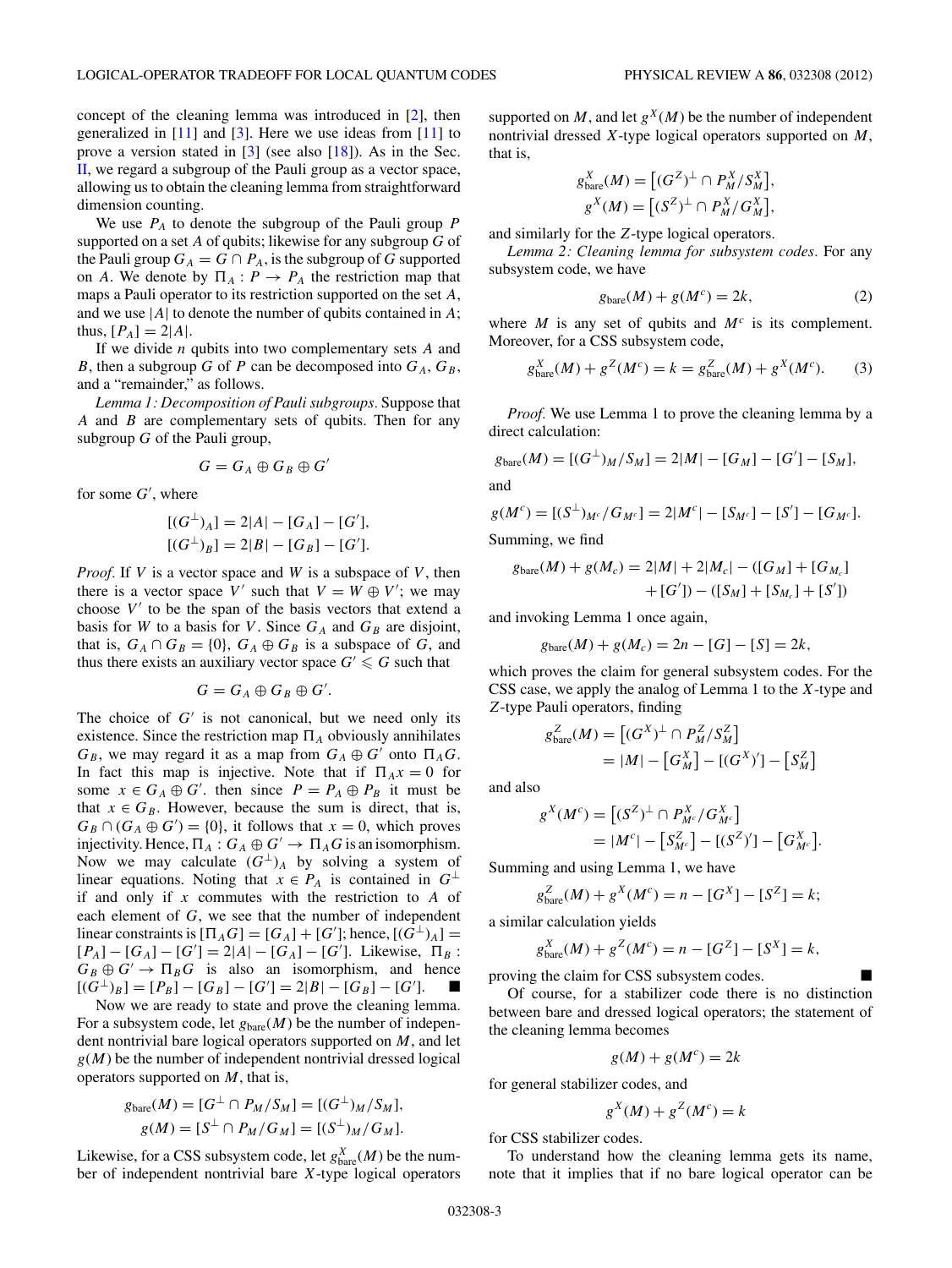<span id="page-3-0"></span>supported on the set *M* then all dressed logical operators can be supported on its complement *M<sup>c</sup>*. That is, any of the code's dressed logical Pauli operators can be "cleaned up" by applying elements of the gauge group *G*. The cleaned operator acts the same way on the protected qubits as the original operator (though it might act differently on the gauge qubits) and acts trivially on *M*.

We say that a region *M* is *correctable* if erasure of the qubits in *M* is a correctable error. For a subsystem code, it follows that no nontrivial dressed logical operators are supported on *M* if *M* is correctable; hence,  $g(M) = 0$  and thus  $g_{\text{bare}}(M) = 0$ . The cleaning lemma then asserts that all dressed logical operators can be supported on *M<sup>c</sup>*. Let us say that two dressed logical operators *x* and *y* are *equivalent* if  $x = yz$  and *z* is an element of the gauge group *G*, so that *x* and *y* act the same way on the protected qubits. We have obtained the following.

*Lemma 3: Cleaning lemma for dressed logical operators.* For any subsystem code, if *M* is a correctable region and *x* is a dressed logical operator, then there is a dressed logical operator *y* supported on *M<sup>c</sup>* that is equivalent to *x*.

### **IV. OPERATOR TRADEOFF FOR LOCAL SUBSYSTEM CODES**

In this section we consider local subsystem codes with qubits residing at the sites of a *D*-dimensional hypercubic lattice  $\Lambda$ . The code has *interaction range w*, meaning that the generators of the gauge group *G* can be chosen so that each generator has support on a hypercube containing *w<sup>D</sup>* sites.

*Definition 1.* Given a set of gauge generators for a subsystem code and a set of qubits *M*, let *M'* denote the support of all the gauge generators that act nontrivially on *M*. The *external boundary* of *M* is  $\partial_+ M = M' \cap M^c$ , where  $M^c$  is the complement of *M*, and the *internal boundary* of *M* is *∂*−*M* =  $(M<sup>c</sup>)' ∩ M$ . The *boundary* of *M* is  $\partial M = \partial_+ M \cup \partial_- M$ , and the *interior* of *M* is  $M^\circ = M \setminus \partial_- M$ .

Recall that a region (i.e., set of qubits) *M* is said to be *correctable* if no nontrivial dressed logical operation is supported on *M*, in which case erasure of *M* can be corrected. Since the code distance *d* is defined as the minimum weight of a dressed logical operator, *M* is certainly correctable if |*M*| *< d*. However, in fact, much larger regions are also correctable, as follows from this lemma.

*Lemma 4. Expansion lemma for local subsystem codes.* For a local subsystem code, if *M* and *A* are both correctable, where *A* contains *∂M*, then *M* ∪ *A* is correctable.

*Proof.* Given a subsystem code C with gauge group *G*, we may define a subsystem code  $\mathcal{C}_{M^c}$  on  $M^c$  with gauge group  $\Pi_{M^c}G$ , where  $\Pi_{M^c}$  maps a Pauli operator to its restriction supported on  $M<sup>c</sup>$ . We note that a Pauli operator *x* supported on  $M^c$  is a bare logical operator for C if and only if x is a bare logical operator for  $C_{M<sup>c</sup>}$ ; that is, x commutes with all elements of *G* if and only if it commutes with all elements of the restriction of  $G$  to  $M^c$ .

Furthermore, if x is a dressed logical operator for  $C_{M<sup>c</sup>}$ supported on  $\partial_+ M$ , then *x* can be extended to a dressed logical operator  $\bar{x}$  for C supported on  $\partial M$ . Indeed, suppose  $x = yz$ , where *y* is a bare logical operator for  $C_{M<sup>c</sup>}$  (and hence also a bare logical operator for C supported on  $M<sup>c</sup>$ ), while *z* is an element of the gauge group  $\Pi_{M^c}G$  of  $\mathcal{C}_{M^c}$ . Then *z* can be written as a product  $z = \prod_i g_i$  of generators of  $\Pi_{M^c} G$ , each of which can be expressed as  $g_i = \prod_{M \in \overline{g}_i}$ , where  $\overline{g}_i$  is a generator of *G* supported on  $M^c \cup \partial M$ . Thus,  $\bar{x} = y \prod_i \bar{g}_i$  is a dressed logical operator for C supported on *∂M*.

It follows that if  $\partial M$  is correctable for the code  $\mathcal C$  (i.e., code  $\mathcal C$  has no nontrivial dressed logical operators supported on  $\partial M$ ), then  $\partial_+ M$  is correctable for the code  $\mathcal{C}_{M^c}$  ( $\mathcal{C}_{M^c}$  has no nontrivial dressed logical operators supported on *∂*+*M*). By similar logic, if *A* is correctable for C and contains *∂M*, then *A* ∩  $M^c$  is correctable for  $C_{M^c}$ .

Suppose now that the code  $C$  has  $k$  encoded qubits and that *M* is correctable, that is,  $g^{(C)}(M) = 0$ . Therefore, applying Lemma 2 to the code  $\mathcal{C}$ ,  $g_{\text{bare}}^{(\mathcal{C})}(M^c) = 2k$ . Suppose further that the set *A* containing *∂M* is correctable for C, implying that *A* ∩ *M<sup>c</sup>* is correctable for  $C_{M<sup>c</sup>}$ , that is,  $g^{(C_{M<sup>c</sup>})}(A ∩ M<sup>c</sup>) = 0$ . Then applying Lemma 2 to the code  $\mathcal{C}_{M^c}$ , we conclude that  $g_{\text{bare}}^{(\mathcal{C}_{M^c})}(M^c \setminus A) = 2k$ . Since each bare logical operator for  $\mathcal{C}_{M^c}$ , supported on  $M^c \setminus A$ , is also a bare logical operator for C, supported on  $M^c \setminus A$ , we can now apply Lemma 2 once again to the code C, using the partition into  $M^c \setminus A$  and  $M \cup A$ , finding  $g^{(C)}(M \cup A) = 0$ . Thus,  $M \cup A$  is correctable.

If the interaction range is  $w$ , and  $M$  is a correctable hypercube with linear size  $l - 2(w - 1)$ , then we may choose *A* ⊇ *∂M* so that *M* ∪ *A* is a hypercube with linear size *l* and *M* \ *A* is a hypercube with linear size  $l - 4(w - 1)$ . Then *A* contains

$$
|A| = l^{D} - [l - 4(w - 1)]^{D} \leq 4(w - 1)Dl^{D-1}
$$

qubits, and *A* is surely correctable provided  $|A| < d$ , where *d* is the code distance. Suppose that  $d > 1$ , so a single site is correctable. Applying Lemma 4 repeatedly, we can build up larger and larger correctable hypercubes, with linear size  $1 + 2(w - 1)$ ,  $1 + 4(w - 1)$ ,  $1 + 6(w - 1)$ , ... This process continues as long as  $|A| < d$ . We conclude the following.

*Lemma 5: Holographic principle for local subsystem codes.* For a *D*-dimensional local subsystem code with interaction range  $w > 1$  and distance  $d > 1$ , a hypercube with linear size *l* is correctable if

$$
4(w-1)Dl^{D-1} < d. \tag{4}
$$

Thus (roughly speaking), for the hypercube to be correctable, it suffices for its  $[2(w - 1)]$ -thickened *boundary*, rather than its volume, to be smaller than the code distance. Bravyi [\[3\]](#page-10-0) calls this property "the holographic principle for error correction," because the *absence* of information encoded at the boundary of a region ensures that no information is encoded in the "bulk." For local stabilizer codes, the criterion for correctability is slightly weaker than for local subsystem codes, as we discuss in Appendix [A.](#page-9-0)

Now we are ready to prove our first tradeoff theorem.

*Theorem 1. Tradeoff theorem for local subsystem codes.* For a local subsystem code in  $D \geq 2$  dimensions with interaction range  $w > 1$  and distance  $d \gg w$ , defined on a hypercubic lattice with linear size *L*, every dressed logical operator is equivalent to an operator with weight  $\tilde{d}$  satisfying

$$
\tilde{d}d^{1/(D-1)} < cL^D,\tag{5}
$$

where *c* is a constant depending on *w* and *D*.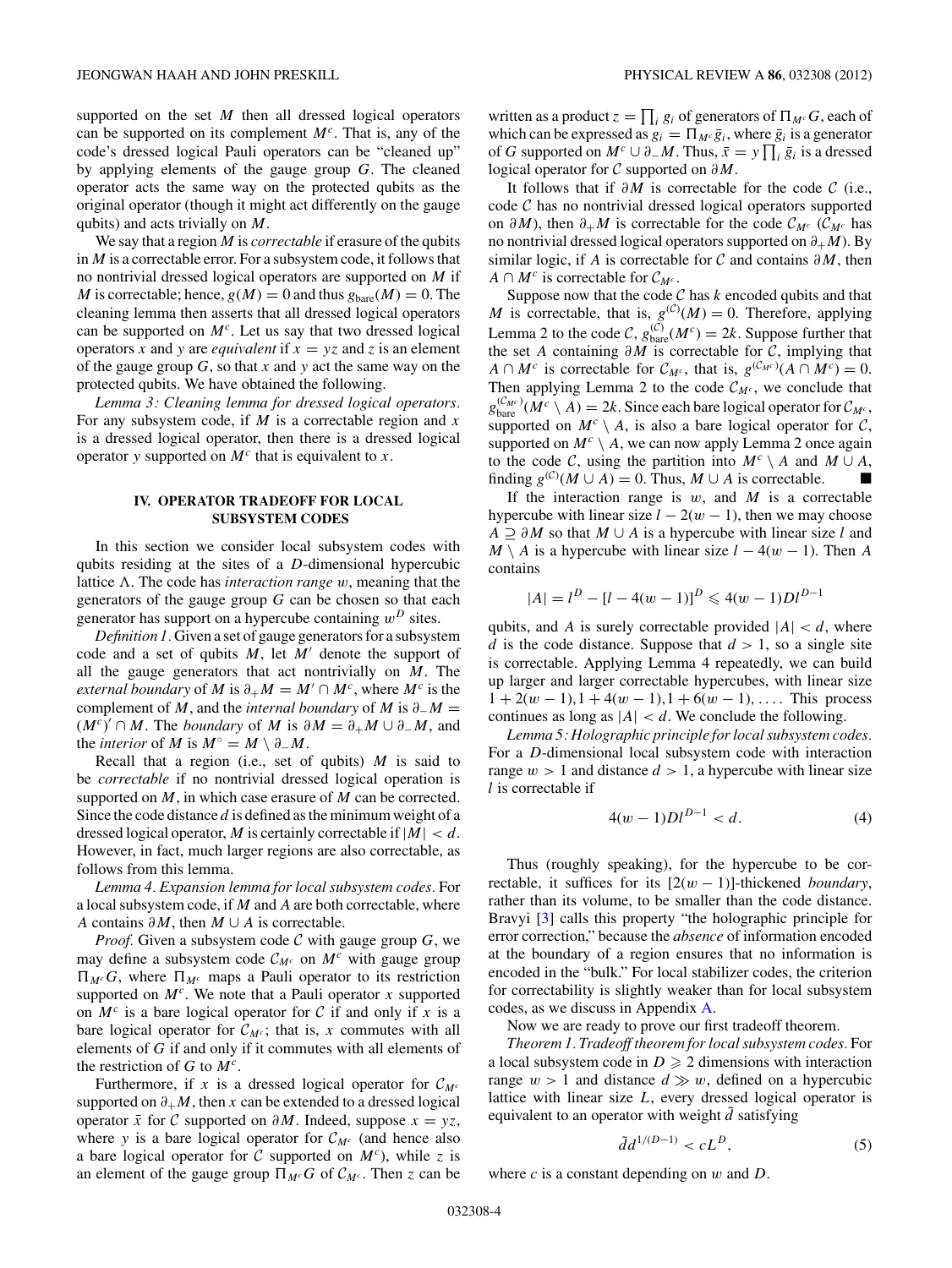<span id="page-4-0"></span>

FIG. 1. (Color online) Lattice covering used in the proof of Theorem 1, shown in two dimensions. Each gray square is  $l \times l$ and the white gap between squares has width  $w - 1$ . The solid blue curve represents the support of a nontrivial logical operator; because the square  $M_i$  is correctable, this square can be "cleaned"; we can find an equivalent logical operator supported on  $M_i^c$ , the complement of *Mi*. When all squares are cleaned, the logical operator is supported on the narrow strips between the squares.

*Proof.* As shown in Fig. 1, we fill the lattice with hypercubes, separated by distance  $w - 1$ , such that each hypercube has linear size *l* satisfying Eq. [\(4\).](#page-3-0) (By "distance" we mean the number of sites in between; for example, we say that adjacent sites are "distance zero" apart.) Thus, no gauge generator acts nontrivially on more than one hypercube, and each hypercube is correctable by Lemma 5 . Consider any nontrivial dressed logical operator *x*, and label the hypercubes  $\{M_1, M_2, M_3, \ldots\}$ . By Lemma 3 there exists a gauge operator  $y_i$  that "cleans" the logical operator in the hypercube  $M_i$ , that is, such that  $xy_i$  acts trivially in  $M_i$ . Furthermore, since no gauge generator acts nontrivially on more than one hypercube, we can choose  $y_i$  so that it acts trivially in all other hypercubes. Taking the product of all the *yi*'s we construct a gauge operator that cleans all hypercubes simultaneously; thus,  $\tilde{x} = x \prod_i y_i$  is equivalent to *x* and supported on the complement of the union of hypercubes  $M = \bigcup_i M_i$ . Therefore, the weight *d* of  $\tilde{x}$  is upper bounded by  $|M^c|$ .

The lattice is covered by hypercubes of linear size  $l + (w - 1)$ , each centered about one of the *M<sub>i</sub>*'s. There are  $L^D/[l + (w - 1)]^D$  such hypercubes in this union, each containing no more than  $[l + (w - 1)]^D - l^D \leq (w - 1)$ 1)*D* [ $l + (w - 1)$ ]<sup>*D*−1</sup> elements of *M<sup>c</sup>*. Thus,

$$
\tilde{d} \le |M^c| \le (w-1)D[l + (w-1)]^{D-1} \frac{L^D}{[l + (w-1)]^D}
$$
  
=  $\frac{(w-1)D}{l + (w-1)}L^D$ .

We optimize this upper bound on  $\tilde{d}$  by choosing *l* to be the largest integer such that a hypercube with linear size *l* is known to be correctable, that is, satisfying

$$
l < \left(\frac{d}{4(w-1)D}\right)^{1/(D-1)}
$$

*,*

thus obtaining Eq.  $(5)$ . Note that Eq.  $(5)$  is trivial if *d* is a constant independent of  $L$ , since the weight  $\tilde{d}$  cannot be larger than *L<sup>D</sup>*.

# **V. OPERATOR TRADEOFF FOR LOCAL COMMUTING PROJECTOR CODES**

In this section we consider a local commuting projector code, defined as the simultaneous eigenspace with eigenvalue one of a set of commuting projectors. As in Sec. [IV](#page-3-0) we assume that the qubits reside on a hypercubic lattice  $\Lambda$  and that each projector acts trivially outside a hypercube of linear size *w*, where *w* is the interaction range. By a *logical operator* we mean any transformation that preserves the code space, and we say that two logical operators are *equivalent* if they have the same action on the code space. The weight of a logical operator is the number of qubits on which it acts nontrivially. We say that a set of qubits *M* is correctable if erasure of *M* can be reversed by a trace-preserving completely positive recovery map. The distance *d* of the code is the minimum size of a noncorrectable set of qubits.

Bravyi, Poulin, and Terhal [\[1\]](#page-10-0) proved some useful properties of these codes. To state their results, we use the following definition.

*Definition 2.* Given a set of commuting projectors defining a code and a set of qubits  $M$ , let  $M'$  denote the support of all the projectors that act nontrivially on *M*. The *external boundary* of *M* is  $\partial_+ M = M' \cap M^c$ , where  $M^c$  is the complement of *M*, and the *internal boundary* of *M* is  $\partial_- M = (M^c)' \cap M$ . The *boundary* of *M* is  $\partial M = \partial_+ M \cup \partial_- M$ , and the *interior* of *M* is *M*◦ = *M* \ *∂*−*M*.

*Lemma 6: Disentangling lemma [\[1\]](#page-10-0)*. Consider a local commuting projector code and suppose that *M* and *∂*+*M* are both correctable regions. Then there exists a unitary operator *U∂M* acting only on the boundary *∂M* such that, for any pure code vector  $|\psi\rangle$ ,

$$
U_{\partial M}|\psi\rangle = |\phi_M\rangle \otimes |\psi'_{M^c}\rangle. \tag{6}
$$

Here  $|\phi_M\rangle$ , supported on *M*, does not depend on the code vector  $|\psi\rangle$ , while  $|\psi'_{Mc}\rangle$ , supported on  $M^c$ , does depend on  $|\psi\rangle$ .

The disentangling lemma says that if *M* and  $\partial_+ M$  are both correctable, then the entanglement of code vectors across the cut between *M* and *M<sup>c</sup>* is localized in *∂M* and can be removed by a unitary transformation acting on only *∂M*. Furthermore, in the resulting product state, no information distinguishing one code vector from another is available in *M*. This lemma has a simple but important corollary.

*Lemma 7. Expansion lemma for local commuting projector codes [\[1\]](#page-10-0).* For a local commuting projector code, if *M* and *A* are both correctable, where *A* contains *∂M*, then *M* ∪ *A* is correctable.

*Proof.* By Eq. (6), if *A* is erased the resulting state on  $M \setminus A$ is independent of the code vector  $|\psi\rangle$ ; all the information needed to reconstruct  $|\psi\rangle$  resides in  $M^c \setminus A$ . Therefore, we can erase  $M \setminus A$  as well without compromising our ability to reconstruct  $|\psi\rangle$ ; that is, *M* ∪ *A* is correctable.

Definition 2 and Lemma 7 for commuting projector codes are parallel to Definition 1 and Lemma 4 for subsystem codes. Arguing as in the proof of Lemma 5, we see that one consequence is a holographic principle for these codes.

*Lemma 8: Holographic principle for local commuting projector codes.* For a *D*-dimensional local commuting projector code with interaction range  $w > 1$  and distance  $d > 1$ , a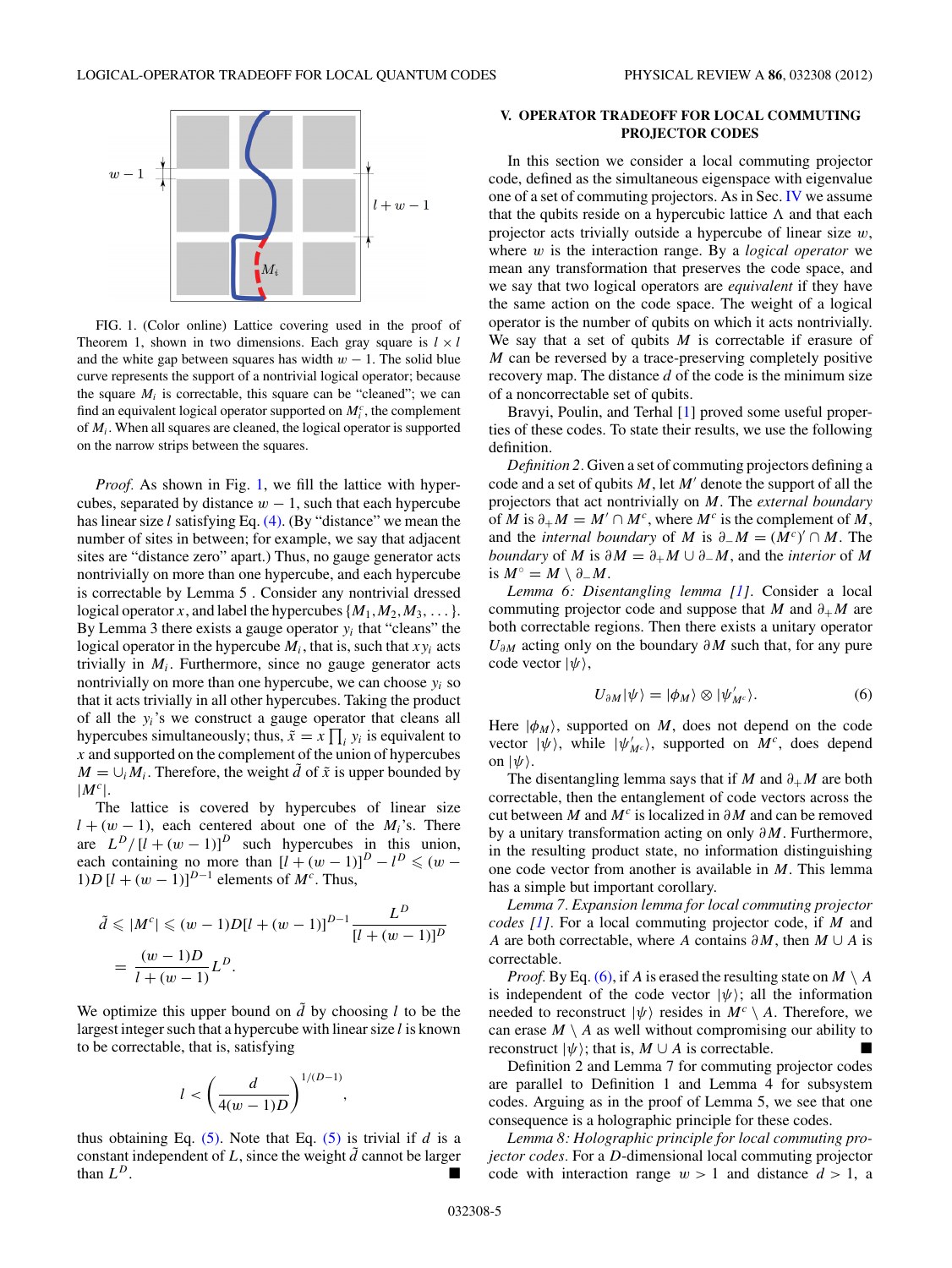<span id="page-5-0"></span>hypercube with linear size *l* is correctable if

$$
4(w-1)Dl^{D-1} < d. \tag{7}
$$

We need an analog of the cleaning lemma to analyze the logical operator tradeoff for local commuting projector codes; it can be derived from the disentangling lemma.

*Lemma 9: Cleaning lemma for local commuting projector codes.* Consider a local commuting projector code, and suppose that *M* and  $\partial_+M$  are both correctable. For any logical operator *W* there exists an equivalent logical operator *V* supported on the complement of the interior *M*◦ of *M*. If *W* is an isometry, then *V* can be chosen to be unitary.

*Proof.* Let us name the regions:

$$
A = M^{\circ} = M \setminus \partial_{-} M, \quad B = \partial_{-} M,
$$
  

$$
C = \partial_{+} M, \quad D = (ABC)^{c}.
$$

Let  $\{|\alpha_i\rangle\}$  be an orthonormal basis for the code space. By Lemma 6, there exists a unitary transformation  $U_{BC}$ , and vectors  $|\phi\rangle_{AB}$ ,  $\{|\alpha'_i\rangle_{CD}\}$  such that

$$
|\alpha_i\rangle = U_{BC}|\phi\rangle_{AB} \otimes |\alpha'_i\rangle_{CD},
$$

where the normalized vector  $|\phi\rangle_{AB}$  does not depend on *i* and the vectors  $\{ |\alpha'_i\rangle_{CD} \}$  are normalized and mutually orthogonal. Because *W* is a logical operator,  $|\beta_i\rangle \equiv W|\alpha_i\rangle$  is also a code vector, and therefore

$$
|\beta_i\rangle = U_{BC}|\phi\rangle_{AB} \otimes |\beta'_i\rangle_{CD},
$$

where  $\{ | \beta_i' \rangle_{CD} \}$  is another set of vectors; if *W* is an isometry, then these vectors, too, are normalized and mutually orthogonal. Define a transformation *V'* by  $|\beta'_i\rangle_{CD} = V'|\alpha'_i\rangle_{CD}$ , and choose an arbitrary extension so that  $V'$  becomes an operator on *CD*. If *W* is an isometry, then this extension  $V_{CD}$  can be chosen to be unitary. We now have

$$
W|\alpha_i\rangle = |\beta_i\rangle = U_{BC}(I_{AB} \otimes V'_{CD})|\phi\rangle_{AB} \otimes |\alpha'_i\rangle_{CD}
$$
  
= 
$$
U_{BC}(I_{AB} \otimes V'_{CD})U_{BC}^{\dagger}|\alpha_i\rangle
$$

for all *i*. Defining

$$
V_{(M^{\circ})^c} = U_{BC}(I_{AB} \otimes V'_{CD})U_{BC}^{\dagger},
$$

we observe that  $V_{(M^{\circ})^c}$  acts trivially on  $A = M^{\circ}$  and has the same action on code vectors as  $W$ , completing the proof.  $\blacksquare$ 

To prove the tradeoff theorem we need a further lemma establishing that a union of correctable sets is correctable under suitable conditions. Recall that we say a set of qubits *M* is correctable if and only if erasure of *M* can be corrected. Equivalently, *M* is correctable if and only if, for any operator O supported on *M*,

$$
\Pi \mathcal{O} \Pi = c_{\mathcal{O}} \Pi,\tag{8}
$$

where  $\Pi$  denotes the projector onto the code space and  $c_{\mathcal{O}}$  is a constant (possibly zero) depending on  $\mathcal{O}$  [\[19\]](#page-10-0).

*Lemma 10: The union of separated correctable regions is correctable.* For a local commuting projector code, suppose that *M* and *N* are correctable regions such that no projector acts nontrivially on both *M* and *N*. Then  $M \cup N$  is also correctable.

A weaker version of this lemma was proved in [\[1\]](#page-10-0).

*Proof.* Let  $S$  be the set of local commuting projectors that define the code. We denote by  $S'_{N}$  the set of projectors in S

that act nontrivially on *N*. Define

$$
\Pi_{N'} = \prod_{\Pi_a \in \mathcal{S}'_N} \Pi_a, \quad \Pi_{N'}^c = \prod_{\Pi_a \in \mathcal{S} \setminus \mathcal{S}'_N} \Pi_a,
$$

and note that the projector onto the code space is

$$
\Pi = \prod_{\Pi_a \in \mathcal{S}} \Pi_a = \Pi_{N'} \Pi_{N'}^c.
$$

Also note that the support of  $\Pi_{N'}$  does not intersect M and the support of  $\prod_{N'}^{c}$  does not intersect *N*. Let *O* be an arbitrary operator supported on  $M \cup N$ ; we will show that  $O$ satisfies Eq.  $(8)$ . Since *M* and *N* are disjoint, *O* has a Schmidt decomposition

$$
\mathcal{O}=\sum_{\alpha}\mathcal{O}_{M}^{\alpha}\otimes\mathcal{O}_{N}^{\alpha},
$$

where each  $\mathcal{O}_{M}^{\alpha}$  is supported on *M* and each  $\mathcal{O}_{N}^{\alpha}$  is supported on *N*. Since  $\Pi_{N'}$  commutes with  $\mathcal{O}_{M}^{\alpha}$  and  $\Pi_{N'}^c$  commutes with  $\mathcal{O}_N^{\alpha}$ 

$$
\Pi \mathcal{O} \Pi = \sum_{\alpha} \Pi(\Pi_{N'}) \mathcal{O}_{M}^{\alpha} \mathcal{O}_{N}^{\alpha} (\Pi_{N'}^c) \Pi
$$
  
= 
$$
\sum_{\alpha} \Pi \mathcal{O}_{M}^{\alpha} (\Pi_{N'}) (\Pi_{N'}^c) \mathcal{O}_{N}^{\alpha} \Pi
$$
  
= 
$$
\sum_{\alpha} (\Pi \mathcal{O}_{M}^{\alpha} \Pi) (\Pi \mathcal{O}_{N}^{\alpha} \Pi)
$$
  
= 
$$
\sum_{\alpha} c_{\mathcal{O}_{M}^{\alpha}} c_{\mathcal{O}_{N}^{\alpha}} \Pi = c_{\mathcal{O}} \Pi,
$$

where in the fourth equality we used the correctability of *M* and *N*. Thus.  $\emptyset$  obeys Eq. (8), and  $M \cup N$  is correctable. ■

Now we are ready to state and prove our second tradeoff theorem.

*Theorem 2: Tradeoff theorem for local commuting projector codes.* For a local commuting projector code in  $D \ge 2$ dimensions with interaction range  $w > 1$  and distance  $d \gg w$ , defined on a hypercubic lattice with linear size *L*, every logical operator is equivalent to an operator with weight  $\tilde{d}$  satisfying

$$
\tilde{d}d^{1/(D-1)} < cL^D,\tag{9}
$$

where *c* is a constant depending on *w* and *D*.

*Proof.* The proof is similar to the proof of Theorem 1 . We fill the lattice with hypercubes, separated by distance  $w - 1$ , where each hypercube  $M_i$  has linear size  $l$  sufficiently small so that  $M_i$  and  $\partial_+ M_i$  are both correctable. Applying Lemma 10 repeatedly, we conclude that the union  $M$  of all  $M_i$  is correctable, and the union  $\partial_+ M$  of all  $\partial_+ M_i$  is correctable.

For any logical operator, Lemma 9 now ensures the existence of an equivalent logical operator supported outside the interior  $M^\circ$  of M, and hence the weight  $\tilde{d}$  of this equivalent logical operator is bounded above by  $|(M^{\circ})^c|$ . The lattice is covered by hypercubes with linear size  $l + (w - 1)$ , each centered about one of the  $M_i$ , and there are  $L^D/[l + (w - 1)]^D$ such hypercubes, each containing no more than

$$
[l + (w - 1)]^{D} - [l - 2(w - 1)]^{D}
$$
  
\$\leq 3(w - 1)D[l + (w - 1)]^{D-1}\$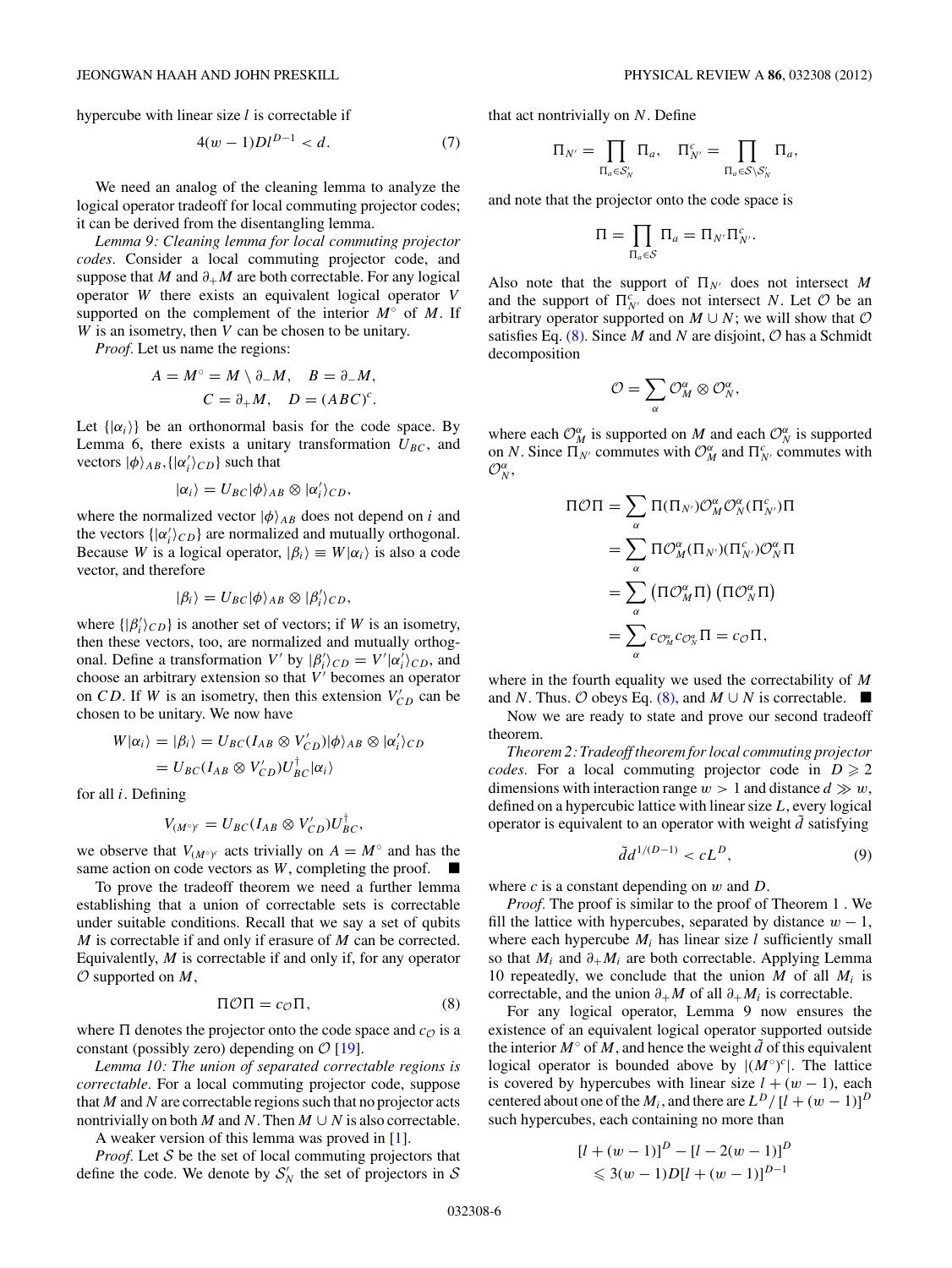<span id="page-6-0"></span>elements of  $(M^{\circ})^c$ ; therefore,

$$
\tilde{d} \le |(M^{\circ})^c| \le 3(w-1)D[l + (w-1)]^{D-1} \frac{L^D}{[l + (w-1)]^D}
$$
  
=  $\frac{3(w-1)D}{l + (w-1)}L^D$ .

To ensure that  $M_i$  and  $\partial_+ M_i$  are correctable, it suffices that |*∂Mi*| *< d*, where *d* is the code distance, or

$$
|\partial M_i| \le [l + 2(w - 1)]^D - [l - 2(w - 1)]^D
$$
  

$$
\le 4(w - 1)D[l + 2(w - 1)]^{D-1} < d.
$$

We choose the largest such integer value of *l*, obtaining Eq.  $(9)$ .

# **VI. STRING OPERATORS FOR LOCAL COMMUTING PROJECTOR CODES**

Because the code distance *d* is defined as the size of the smallest noncorrectable set, and because a set supporting a nontrivial logical operator is noncorrectable, we have  $d \le d$ and hence Theorem 2 implies

$$
d = O(L^{D-1}).
$$

In fact, we can make a stronger statement, specifying the geometry of a region that supports a nontrivial logical operator with weight  $O(L^{D-1})$ . On the hypercube  $\{1,2,3,\ldots L\}^D$ , we refer to the set  $\{i, i + 1, \ldots, i + r - 1\} \times \{1, 2, 3, \ldots, L\}^{D-1}$  as a *slab* of width *r*. Let us say that a code is nontrivial if the code space dimension is greater than one. Then we can prove the following:

*Lemma 11: Existence of a noncorrectable thin slab.* For a nontrivial local commuting projector code in  $D \geq 1$  dimensions with interaction range  $w > 1$ , there is a noncorrectable slab of width  $3(w - 1)$ .

*Proof.* Suppose, contrary to the claim, that any slab of width 3(*w* − 1) is correctable. Choose a correctable slab *M* of width 3(*w* − 1). The boundary *∂M* of *M* is contained in two slabs *M*<sub>*L*</sub> and *M*<sub>*R*</sub>, each of width 2( $w - 1$ ). Hence, *M*<sub>*L*</sub> and *M*<sub>*R*</sub> are both correctable, and since *M* has width  $3(w - 1)$ ,  $M<sub>L</sub>$  and  $M_R$  are separated by  $w - 1$ . Therefore, no local projector acts on both  $M_L$  and  $M_R$ , and by Lemma 10,  $M_L \cup M_R \supseteq \partial M$  is correctable. Then Lemma 7 implies that the slab  $M \cup M_L \cup$  $M_R$  of width 5( $w - 1$ ) is correctable. Repeating the argument, we see that if a slab *M* of width *r* is correctable, so is the slab of width  $r + 2(w - 1)$  containing *M*.

If the system obeys open boundary conditions, then by induction the entire lattice is correctable. If the lattice is periodic, we may consider two thick correctable slabs *M*1*,M*<sup>2</sup> such that  $M_1 \cup M_2$  is the entire lattice and  $\partial M_1 \subseteq M_2$ ; in that case Lemma 7 implies that the entire lattice  $M_1 \cup M_2$ is correctable. For either type of boundary condition, then, there are no nontrivial logical operators at all. However, we assumed that the code is nontrivial, and therefore reach a contradiction.

It follows from Lemma 11 that the distance *d* of a local commuting projector code satisfies

$$
d\leqslant 3(w-1)L^{D-1}.
$$

It was previously known that  $d \leq wL^{D-1}$  for a local stabilizer code  $\left[2, 4\right]$  and  $d \leq 3wL^{D-1}$  for a local subsystem code [\[2\]](#page-10-0).

Now we may wonder about the geometry of a set that supports a nontrivial logical operator. For a subsystem code, there is a nontrivial logical operator supported by any noncorrectable set, but this statement is not true for general codes (see Appendix  $\bf{B}$  $\bf{B}$  $\bf{B}$  ). We say that an operator  $\cal{O}$  is a *logical* operator if it preserves the code space, and that it is a *nontrivial* logical operator if it preserves the code space and its restriction to the code space is not proportional to the identity. From the definition of correctability, then, *M* is not correctable if it supports a nontrivial logical operator. However, for some codes the converse is false. If *M* is not correctable, then an operator  $\mathcal O$  exists that fails to satisfy Eq. [\(8\);](#page-5-0) however,  $\mathcal O$  might not preserve the code space.

However, for a local commuting projector code, a correctable set can be extended to a slightly larger set that does support a nontrivial logical operator. Suppose the code is the simultaneous eigenspace with eigenvalue one of a set of commuting projectors  $S = {\Pi_a}$ . For any set of qubits *M*, we define  $M'$  as the support of all the projectors that act nontrivially on *M*. Then if *M* is noncorrectable a nontrivial unitary logical operator is supported on *M* .

*Lemma 12. Support for nontrivial logical operator.* For a commuting projector code, if the set *M* is not correctable, then there is a nontrivial unitary logical operator supported on *M* that commutes with every projector in  $S$ .

*Proof.* Let  $\Pi = \prod_{\Pi_a \in \mathcal{S}} \Pi_a$  be the projector onto the code space. We claim that there exists a Pauli operator  $P_M$  supported on *M* such that  $\Pi P \Pi$  is not proportional to  $\Pi$ . Indeed, if *M* is not correctable, then there exists an operator  $\mathcal{O}_M$  supported on *M* such that  $\Pi \mathcal{O}_M \Pi \not\propto \Pi$ . Expanding  $\mathcal{O}_M = \sum_i c_i P_M^{(i)}$  as a linear combination of Pauli operators, we see that at least one Pauli operator  $P_M^{(j)}$  must satisfy  $\Pi P_M^{(j)} \Pi \not\propto \Pi$ .

We denote by  $S'_M$  the set of projectors in S that act nontrivially on *M*, and define

$$
\Pi_{M'}=\prod_{\Pi_a\in\mathcal{S}'_M}\Pi_a.
$$

We claim that

$$
\mathcal{H}=\Pi_{M'}P_M\Pi_{M'}
$$

is a nontrivial Hermitian logical operator supported on *M* .

To see that *H* is a logical operator, note that if  $\Pi_a \in S'_M$ , then  $\Pi_a \Pi_{M'} = \Pi_{M'} = \Pi_{M'} \Pi_a$ , because  $\Pi_a^2 = \Pi_a$ ; hence,

$$
\Pi_a \mathcal{H} = \mathcal{H} = \mathcal{H} \Pi_a;
$$

that is,  $\Pi_a$  commutes with *H*. If  $\Pi_a \notin S'_M$ , then  $\Pi_a$  is supported in the complement  $M^c$  of  $M$ ; hence, it commutes trivially with  $P_M$ , and therefore also with  $H$ . Since  $H$ commutes with each projector in  $S$ , it certainly commutes with  $\Pi$  and hence preserves the code space. Furthermore, because

$$
\Pi \mathcal{H} \Pi = \Pi P_M \Pi,
$$

H acts on the code space in the same way as  $\Pi P_M \Pi$  and therefore must be nontrivial.

Thus,  $U = \exp(-i\lambda \mathcal{H})$  preserves the code space and is unitary for any real  $\lambda$ . Since  $H$ , restricted to the code space, has at least two distinct eigenvalues, the same is true of *U* for a generic choice of  $\lambda$ ; that is, U is a nontrivial unitary logical operator.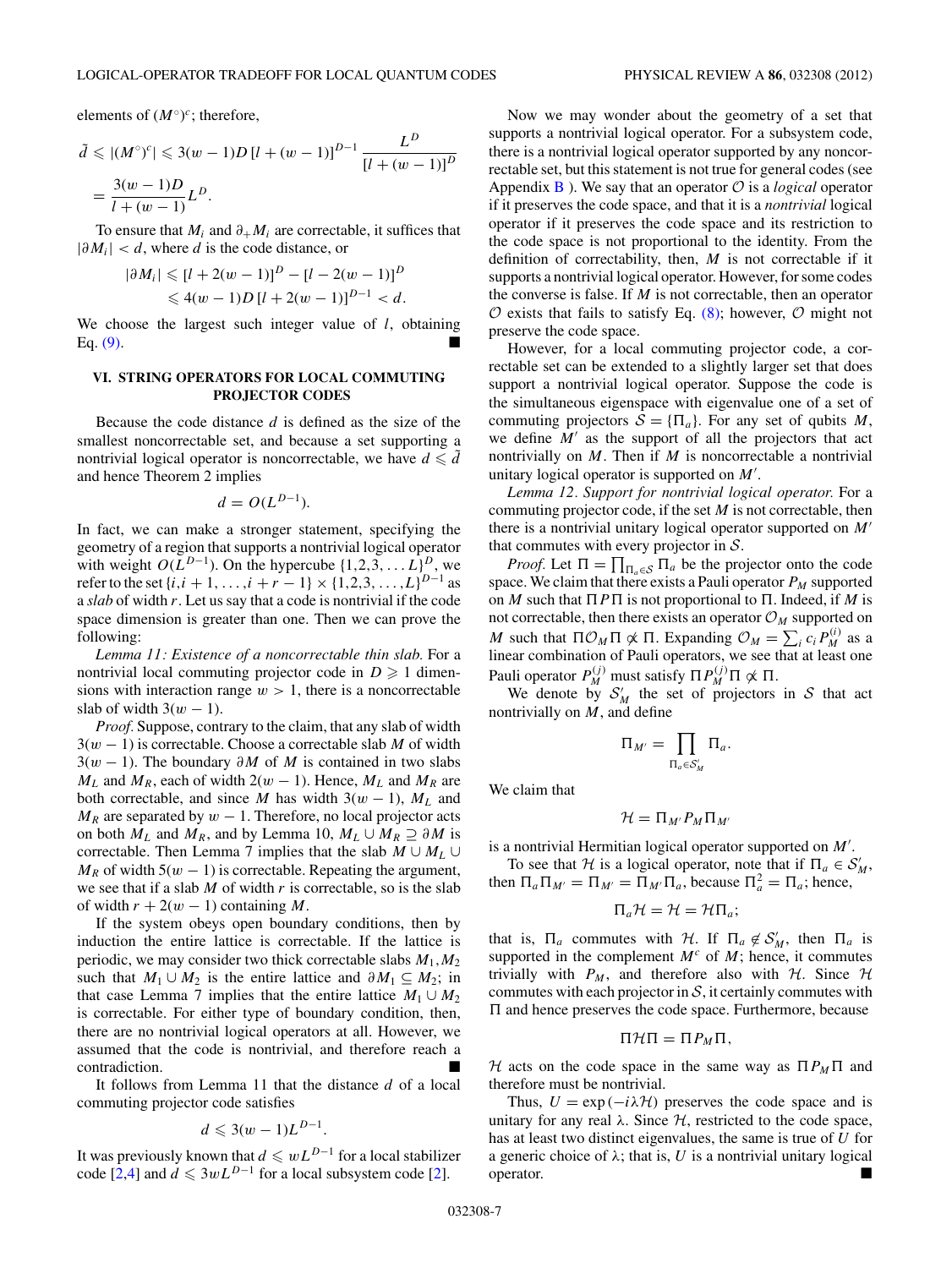<span id="page-7-0"></span>Lemmas 11 and 12 now imply the following.

*Theorem 3: A logical operator is supported on one thin slab.* For a nontrivial local commuting projector code in  $D \geq 1$  dimensions, with interaction range  $w > 1$ , there is a nontrivial unitary logical operator (commuting with all projectors) supported on a slab of width  $5(w - 1)$ .

Note that, though the proof of Theorem 3 establishes the existence of a logical operator supported on a slab of constant width, it provides no algorithm for constructing the operator.

In  $D = 2$  dimensions, the slab becomes a strip of constant width stretching across the  $L \times L$  code block, and the logical operator supported on the strip may be called a string operator. It was previously known that for  $D = 2a$  string operator can be supported on a strip of width  $w$  in a local stabilizer code  $[2,4]$ , and of width 3*w* in a local subsystem code [\[2\]](#page-10-0).

### **VII. TWO-DIMENSIONAL LOCAL STABILIZER CODES ARE NOT PARTIALLY SELF-CORRECTING**

Theorems 1 and 2 constrain the weight of logical operators, but the proofs tell us more; they specify the *geometry* of a region that supports a logical operator. This geometry has further implications for the physical robustness of quantum memories.

Consider a subsystem code whose stabilizer group *S* has a set of geometrically local generators  $\{S_a\}$ , where the qubits reside at the sites of a *D*-dimensional hypercubic lattice with linear size *L*. The generating set {*Sa*} might be overcomplete, but we assume that the number of generators acting nontrivially on each qubit is a constant independent of *L*. The local Hamiltonian,

$$
H = -\sum_{a} \frac{1}{2} (S_a - I), \tag{10}
$$

has a  $2^{k+g}$ -fold degenerate ground state with energy  $E = 0$ , where  $k$  is the number of protected qubits and  $g$  is the number of gauge qubits of the subsystem code; each ground state is a simultaneous eigenstate with eigenvalue one of all elements of  $\{S_a\}$ . If a quantum memory governed by this Hamiltonian is subjected to thermal noise, how well protected is the  $2<sup>k</sup>$ dimensional code space?

If  $|\psi\rangle$  is a zero-energy eigenstate of *H* and  $x \in P$ , then  $x|\psi\rangle$  is an eigenstate of *H* with eigenvalue  $E(x)$ , where  $E(x)$ is the number of elements of  $\{S_a\}$  that anticommute with *x*. Thermal fluctuations may excite the memory, but excitations with energy cost *E* are suppressed by the Boltzmann factor  $e^{-E/\tau}$ , where  $\tau$  is the temperature (and Boltzmann's constant  $k_B$  has been set to one). Following [\[2\]](#page-10-0), we suppose that the environment applies a sequence of weight-one Pauli operators to the system, so that the error history after *t* steps can be described as a walk on the Pauli group, starting at the identity:

$$
\{x_i \in P, i = 0, 1, 2, 3, \ldots t\},\
$$

where  $x_0 = I$ , and  $x_{i+1}x_i^{-1}$  has weight one. Let  $P(z)$  denote the set of all such walks, with any number of steps, that start at *I* and terminate at  $z \in P$ . We define

$$
\Delta(z) \equiv \min_{\gamma \in \mathcal{P}(z)} \max_{x \in \gamma} E(x),
$$

the minimum energy barrier that must be surmounted by any walk that reaches Pauli operator *z*. Thus, such walks occur with a probability per unit time suppressed by the Boltzmann factor  $e^{-\Delta(z)/\tau}$ . We also define

$$
\Delta_{\min} \equiv \min_{x \in S^{\perp} \backslash G} \Delta(x), \quad \Delta_{\max} \equiv \max_{x \in S^{\perp}} \min_{y \in G} \Delta(xy).
$$

Here  $\Delta_{\text{min}}$  is the lowest energy barrier protecting any nontrivial dressed logical operator (representing a nontrivial coset of  $S^{\perp}/G$  and  $\Delta_{\text{max}}$  is the highest such energy barrier.

We say that a quantum memory is *self-correcting* if  $\Delta_{min}$ grows faster than logarithmically with *L*. In that case *all* nontrivial logical operators are suppressed by a Boltzmann factor whose reciprocal grows superpolynomially with *L*. We say that the quantum memory is *partially self-correcting* if  $\Delta_{\text{max}}$  grows faster than logarithmically with *L*. In that case *at least one* logical operator is protected by an energy barrier that increases with system size. Though the Pauli walk may not be a particularly accurate description of noise in realistic systems, it allows us to define the notion of barrier height precisely and to state the criteria for self-correction and partial self-correction simply. Furthermore, we expect the Boltzmann factor *e*−*/τ* suppressing the Pauli walk to provide a reasonable (though crude) estimate of the logical error rate for more realistic noise models, assuming that the system attains thermal equilibrium.

Bravyi and Terhal [\[2\]](#page-10-0) and Kay and Colbeck [\[4\]](#page-10-0) showed that no two-dimensional local subsystem code with local stabilizer generators can be self-correcting. On the other hand, partially self-correcting quantum memories are certainly possible in two dimensions; the Ising model, regarded as a quantum repetition code, is an example. In the Ising model, the logical bit flip operator flips every qubit; hence,  $\tilde{d} = L^2$ . In the Pauli walk that reaches the logical bit flip and traverses the lowest barrier, a domain wall of length  $\Omega(L)$  sweeps across the system; hence,  $\Delta_{\text{max}} = \Omega(L)$ . Theorem 1 shows that this high value of  $\tilde{d}$  for the logical bit flip is possible only because the code distance *d* is *O*(1), and hence a logical phase flip can be realized by an operator of constant weight.

However, suppose that, as in the toric code [\[20\]](#page-10-0), a logical phase flip can occur only if a thermally activated localized quasiparticle propagates across the system. Thus,  $\tilde{d} = \Omega(L)$ for the logical phase flip. Can the logical bit flip still be protected by a high barrier? Arguing as in [\[2\]](#page-10-0), and invoking Theorem 1, we see that under this condition robust protection against bit flips cannot be achieved using a local subsystem code with local stabilizer generators.

*Theorem 4: Limitation on partial self-correction in local subsystem codes.* For a two-dimensional local subsystem code, with qubits residing at sites of an  $L \times L$  square lattice, suppose that {*Sa*} is a (possibly overcomplete) set of *geometrically local* stabilizer generators, where the number of generators acting on each qubit is an *L*-independent constant. Consider a quantum memory governed by the Hamiltonian Eq.  $(10)$ . If the code distance is  $d = \Omega(L)$ , then the memory is not partially self-correcting; that is,  $\Delta_{\text{max}} = O(1)$ . More generally, if the code distance is  $d = \Omega(L^{\alpha})$  in *D* spatial dimensions, then  $\Delta_{\text{max}} = O(L^{\beta})$ , where  $\beta = D - 1 - \alpha/(D - 1)$ .

*Proof.* Let *w* be the interaction range of the gauge generators of the subsystem code and let  $w<sub>S</sub>$  be the interaction range of the stabilizer generators.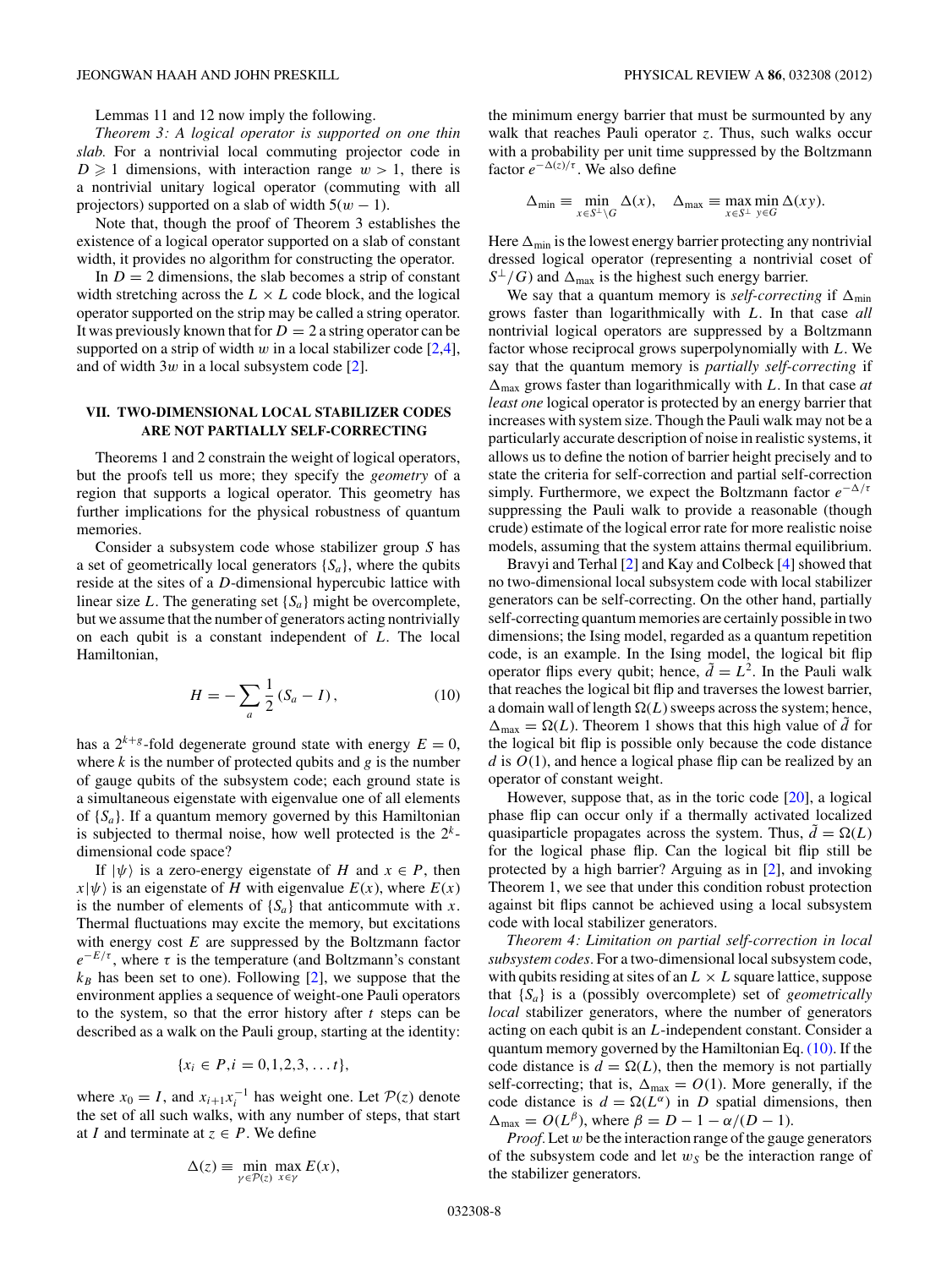<span id="page-8-0"></span>For any dressed logical operator *x* supported on this set, we may build a Pauli walk that starts at *I* and ends at *x* by first building the horizontal strings column by column and then building the vertical strings row by row. At each stage of this walk, any "excited" local stabilizer  $S_a$  such that  $S_a = -1$ acts only on qubits in a  $w_S \times w_S$  square that contains qubits either at the boundary of the walk or in the intersection of a horizontal and vertical string. The number of such qubits is *O*(1) and the total number of stabilizer generators acting on these qubits is  $O(1)$ . Therefore, the energy cost of the partially completed walk, and hence  $\Delta_{\text{max}}$ , are  $O(1)$ .

In *D* spatial dimensions, the proof of Theorem 1 shows that the support of any dressed logical operator can be reduced to a network of overlapping (*D*−1)-dimensional slabs, where each slab has constant width and slabs with the same orientation are separated by distance *l* such that  $l^{D-1} = \Omega(d)$ ; hence,  $l =$  $\Omega(L^{\alpha/(D-1)})$  if  $d = \Omega(L^{\alpha})$ . For any dressed logical operator supported on this set of slabs, we may build a Pauli walk that sweeps across the system, such that at each stage of the walk the excited stabilizer generators are confined to a (*D*−1) dimensional "surface." This surface may be oriented such that it cuts across each slab on a (*D*−2)-dimensional surface with weight  $O(L^{D-2})$ . There are  $O(L/l)$  such intersections; therefore, during the walk the total number of excited stabilizer generators (and hence the energy cost) is  $O((L/l)L^{D-2})$  =  $O(L^{\beta})$ , where  $\beta = D - 1 - \alpha/(D - 1)$ .

We needed to assume that each  $S_a$  is geometrically local to ensure that Eq. [\(10\)](#page-7-0) is a geometrically local Hamiltonian. For any local subsystem code with geometrically local gauge generators, whether or not the stabilizer generators are also geometrically local, the Hamiltonian [\[14\]](#page-10-0)

$$
H = -\sum_{a} \frac{1}{2} \lambda_a (G_a - I)
$$

is geometrically local, where now  ${G_a}$  is the set of gauge generators. However, because the gauge generators are not mutually commuting, the energetics of a Pauli walk is not easy to study in this model, which is beyond the scope of Theorem 4 .

# **VIII. ARE THERE SELF-CORRECTING LOCAL COMMUTING PROJECTOR CODES IN TWO DIMENSIONS?**

For a two-dimensional local commuting projector code, the simultaneous eigenspace with eigenvalue one of the projectors  ${T_a}$ , the code space is the degenerate ground state with energy  $E = 0$  of the Hamiltonian

$$
H = -\sum_{a} \frac{1}{2} (\Pi_a - I). \tag{11}
$$

If only a constant number of projectors act on each qubit, then an operator supported on a set *M* can increase the energy by at most  $c|M|$ , where c is a constant. Since Theorem 3 establishes the existence of a nontrivial logical operator supported on a narrow strip, one might anticipate that, by arguing as in the proof of Theorem 4, we can show that this system is not self-correcting or partially self-correcting.

We may envision a sequence of operations interpolating between the identity and a nontrivial logical operator, where each operation in the sequence could plausibly evolve from the previous operation due to the action of a thermal bath. In the strip *M* of constant width that supports a nontrivial logical operator O, we can divide the qubits into two subsets *A* and  $B = M \setminus A$ , imagining that the interface between *A* and *B* gradually creeps along the strip.

Now, however, we encounter an important distinction between stabilizer codes and more general commuting projector codes. For a stabilizer code, the nontrivial logical operator supported in *M* can be chosen to be a Pauli operator, and hence the product of an operator supported in *A* and an operator supported in *B*. For a commuting projector code, a logical operator supported in *M* may actually be *entangling* across the *A*-*B* cut. Are we assured that this entangling operation can be built up gradually due to the effects of local noise?

We have not been able to settle this question. We *can* say that in any two-dimensional local commuting projector code there exists a nontrivial logical operator that is only *slightly entangling* across any cut through the strip. This property, however, might not suffice to guarantee that the logical operator can be constructed as a product of physical operations, where each operation acts on a constant number of system qubits near the *A*-*B* cut and also on a constant number of ancillary qubits in the "environment."

To define the notion of "slightly entangling" for an operator  $O$  supported on  $AB$ , we perform a Schmidt decomposition

$$
\mathcal{O}=\sum_{\alpha}\sqrt{\lambda_{\alpha}}\mathcal{O}^{\alpha}_A\otimes\mathcal{O}^{\alpha}_B;
$$

here  $\{\lambda_{\alpha}\}\$ is a set of non-negative real numbers, while  $\{O_{A}^{\alpha}\}\$ is a set of operators supported on *A* and  $\{\mathcal{O}_{B}^{\alpha}\}\)$  is a set of operators supported on *B*, with the normalization conditions

$$
\operatorname{tr}(\mathcal{O}_A^{\alpha\dagger} \mathcal{O}_A^{\beta}) = 2^{|A|} \delta^{\alpha\beta}, \quad \operatorname{tr}(\mathcal{O}_B^{\alpha\dagger} \mathcal{O}_B^{\beta}) = 2^{|B|} \delta^{\alpha\beta}.
$$

The number of nonzero terms in the Schmidt decomposition is the Schmidt rank of  $\mathcal{O}$ , and we say that  $\mathcal{O}$  is slightly entangling if its Schmidt rank is a constant independent of system size.

As we know from Theorem 3, for a two-dimensional local commuting projector code on an  $L \times L$  lattice, there is a nontrivial logical operator supported on a vertical strip *M* with dimensions  $r \times L$ , where r is a constant. *M* can be regarded as the disjoint union of an  $r \times h$  rectangle A covering the bottom of *M* and an  $r \times (L - h)$  rectangle *B* covering the top of *M*. We can prove the following.

*Lemma 13: Existence of slightly entangling logical operators.* For a nontrivial two-dimensional local commuting projector code, there is a nontrivial Hermitian logical operator  $H$  supported on a strip of constant width  $M'$  such that, for any division of  $M'$  into constant-width rectangles A and B,  $H$  is slightly entangling across the *A*-*B* cut.

*Proof.* We know from Lemmas 11 and 12 that there is a noncorrectable constant-width strip *M* and a Pauli operator *PM* supported on *M* such that

$$
\mathcal{H} = \Pi_{M'} P_M \Pi_{M'}
$$

is a nontrivial Hermitian logical operator supported on *M* ; here,  $\Pi_{M'} = \prod_{\Pi_a \in S_M'} \Pi_a$  and  $S_M'$  is the set of projectors that act nontrivially on  $\tilde{M}$ . The Pauli operator  $P_M$  is a product operator, with Schmidt number one across the *A*-*B* cut. Among the local projectors occurring in the product  $\Pi_{M'}$ , those fully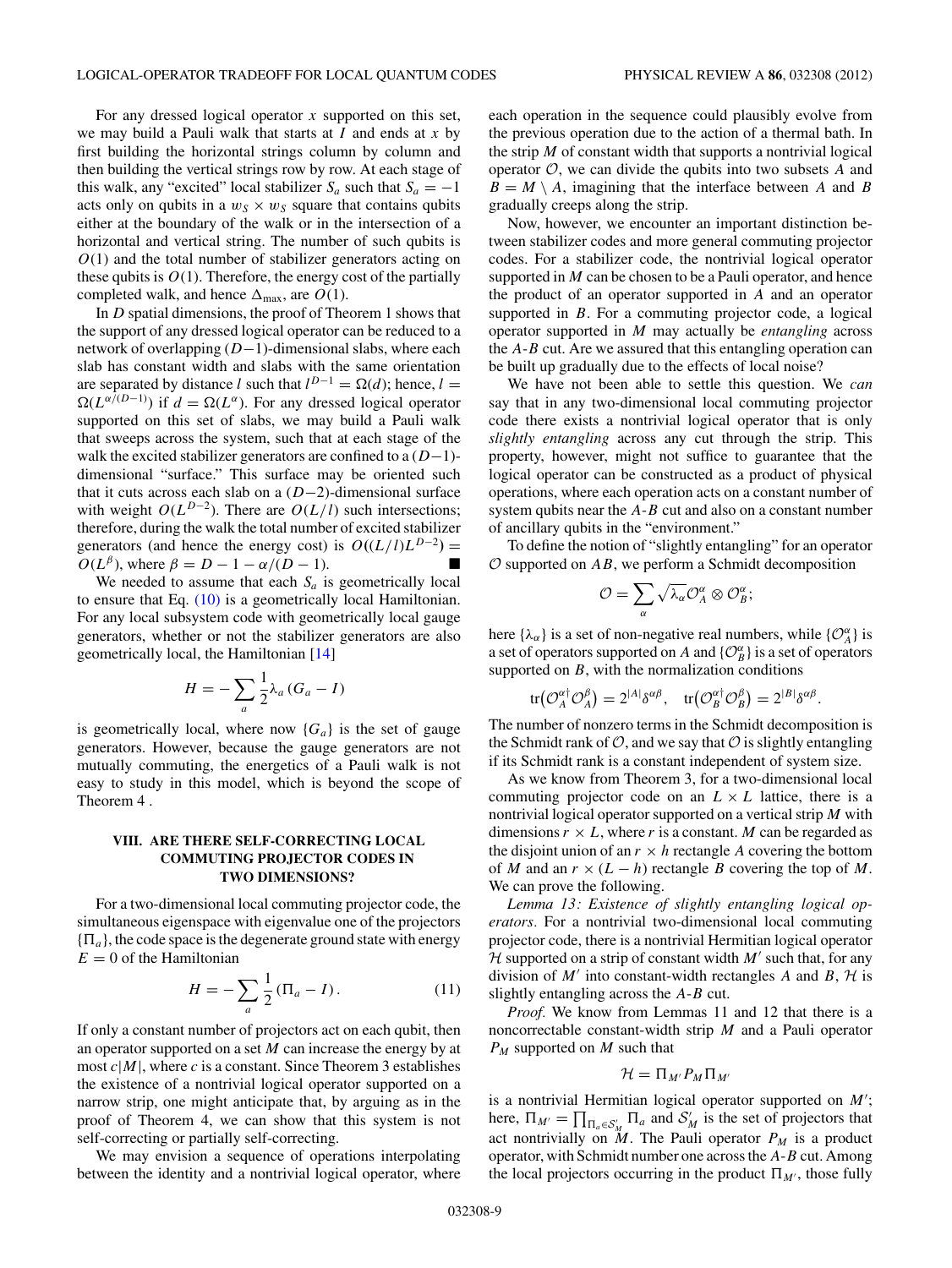<span id="page-9-0"></span>supported on either *A* or *B* have no effect on the Schmidt number of  $\Pi_{M'}P_M\Pi_{M'}$ , and only a constant number of the projectors act nontrivially on both *A* and *B*. Since each such  $\Pi_a$  is supported on a constant number of qubits, the action of  $\Pi_a$  increases the Schmidt number by a constant. Thus,  $H$ Schmidt number; in other words, it is slightly entangling.  $\blacksquare$ 

We may relax the notion of slightly entangling, regarding an operator O as slightly entangling if it may be *well approximated* by an operator with constant Schmidt rank. In this sense the unitary logical operator  $U = \exp(i\lambda \mathcal{H})$  is also slightly entangling. We may expand the exponential as a power series where each term has a Schmidt rank independent of system size; furthermore, the power series expansion truncated at constant order approximates the exponential function very well with respect to the operator norm.

Now we might hope to construct a slightly entangling logical operator  $O$ , supported on a constant-width vertical strip, by gradually building its support one horizontal row of qubits at a time. However, Lamata *et al.* [\[21\]](#page-10-0) showed that, if  $O$  is entangling, then it cannot be obtained as a product of *unitary* operators where each of these operators acts on just a few rows of system qubits and on a shared ancillary system.

An alternative procedure for gradually building a nontrivial logical error has been proposed by Landon-Cardinal and Poulin [\[22\]](#page-10-0). They envision a walk along the strip such that, in each step of the walk, first a constant size set of qubits depolarizes, and then the code projectors acting on that set are applied. If the projection fails to accept the state, the step can be repeated until the projection succeeds.

This procedure could fail if at some stage the projection succeeds with zero probability. However, Landon-Cardinal and Poulin [\[22\]](#page-10-0) have shown that their procedure eventually generates a nontrivial logical error (and hence that the code is not self-correcting) for any local commuting projector code obeying a "local topological order" criterion [\[23\]](#page-10-0). Whether self-correcting two-dimensional local commuting projector codes are possible remains open, though, because topologically ordered codes that violate *local* topological order have not been ruled out.

### **IX. CONCLUSION**

The quantum accuracy threshold theorem [\[19\]](#page-10-0) shows that quantum information can be reliably stored and processed by a noisy physical system if the noise is not too strong. However, can quantum information be protected "passively" in a macroscopic physical system governed by a static local Hamiltonian at a sufficiently low nonzero temperature? This question [\[5,14\]](#page-10-0), aside from its far-reaching potential implications for future quantum technologies, is also a fundamental issue in quantum many-body physics. Hamiltonians derived from local quantum codes, whose properties are relatively easy to discern, can provide us with valuable insights.

A two-dimensional ferromagnet can be a self-correcting classical memory, but a Hamiltonian based on a twodimensional local subsystem code with local stabilizer generators cannot be a self-correcting quantum memory [\[2,4\]](#page-10-0). We have shown that for a two-dimensional local subsystem code with local stabilizer generators on an  $L \times L$  square lattice, robust *classical* protection is impossible if the code distance is  $d = \Omega(L)$ , as expected for a topologically ordered two-dimensional system. More generally, we have studied how the code distance *d* limits the size of the support of arbitrary nontrivial logical operators in both local subsystem codes and local commuting projector codes. In view of the upper bound  $d = O(L^{D-1})$  on the code distance, we may write  $d = \Theta(L^{(D-1)(1-\delta)})$ , where  $0 \le \delta \le 1$ , and thus our upper bound Eq. [\(1\)](#page-0-0) on the weight of logical operators becomes

$$
\tilde{d} = O(L^{D-1+\delta}).
$$

In particular, in three dimensions,  $d = \Omega(L)$  implies  $\tilde{d} =$  $O(L^{5/2})$ . We have also shown that any two-dimensional local commuting projector code admits a nontrivial logical string operator which is only slightly entangling across any cut through the string.

Our arguments modestly extend the findings of [\[1–4\]](#page-10-0) and use similar ideas. In passing, we also proved a cleaning lemma for subsystem codes based on ideas from [\[11\]](#page-10-0) and proved a cleaning lemma for local commuting projector codes. Our methods might find further applications in future studies of quantum memories based on local codes.

#### **ACKNOWLEDGMENTS**

We are grateful to Salman Beigi, Alexei Kitaev, Robert König, Olivier Landon-Cardinal, and Norbert Schuch for helpful discussions, and we especially thank David Poulin for useful comments on the manuscript. This research was supported in part by NSF under Grant No. PHY-0803371, by DOE under Grant No. DE-FG03-92-ER40701, by NSA/ARO under Grant No. W911NF-09-1-0442, and by the Korea Foundation for Advanced Studies. The Institute for Quantum Information and Matter (IQIM) is an NSF Physics Frontiers Center with support from the Gordon and Betty Moore Foundation.

# **APPENDIX A: HOLOGRAPHIC LEMMA FOR LOCAL STABILIZER CODES**

We say that a local stabilizer code has interaction range *w* if each stabilizer generator has support on a hypercube containing  $w^D$  sites. For this case, we can improve the criterion for correctability of a hypercube, found for local subsystem codes in Lemma 5 .

*Lemma 14: Expansion lemma for local stabilizer codes.* For a local stabilizer code, suppose that  $\partial_+ M$ , *A*, and  $M \setminus A$ are all correctable, where  $\partial$ <sup>−</sup> $M \subseteq A \subseteq M$ . Then *M* is also correctable.

*Proof.* Suppose, contrary to the claim, that there is a nontrivial logical operator *x* supported on *M*. Then, because *A* is correctable, Lemma 3 implies that there is a stabilizer generator *y* such that *xy* acts trivially on *A*. Furthermore, *y* can be expressed as a product of local stabilizer generators, each supported on  $M' = M \cup \partial_+ M$ . Thus, *xy* is a product of two factors, one supported on  $M \setminus A$  and the other supported on *∂*+*M*. Because *∂*−*M* ⊆ *A*, no local stabilizer generator acts nontrivially on both  $M \setminus A$  and  $\partial_+M$ ; therefore, each factor commutes with all stabilizer generators and hence is a logical operator. Because  $M \setminus A$  and  $\partial_+ M$  are both correctable, each factor is a trivial logical operator and therefore *xy* is also trivial. It follows that *x* is trivial, a contradiction.